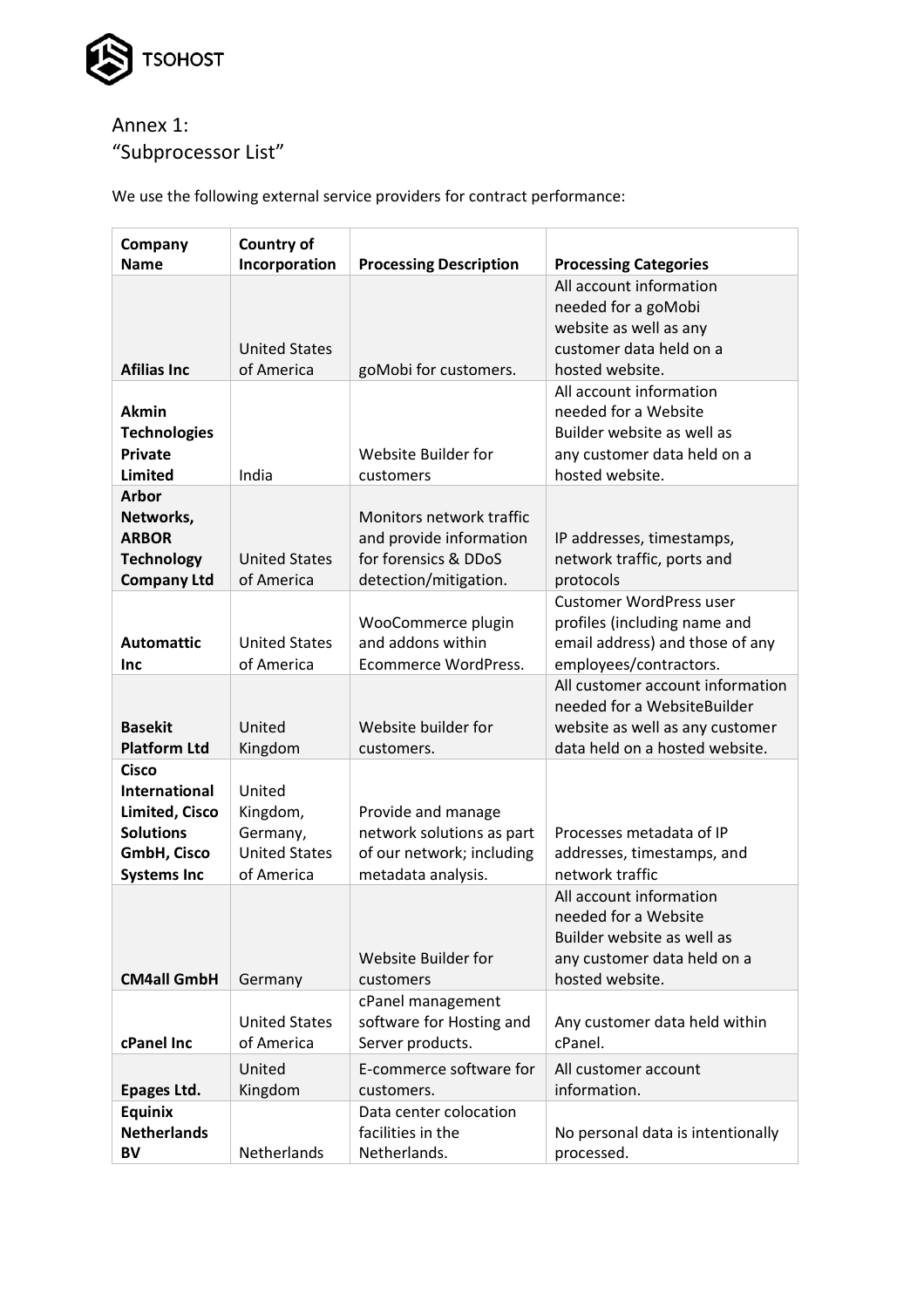

|                                       |                                    | Provide and manage                              |                                              |
|---------------------------------------|------------------------------------|-------------------------------------------------|----------------------------------------------|
|                                       |                                    | network solutions as part                       |                                              |
| <b>Juniper</b><br><b>Networks Inc</b> | <b>United States</b><br>of America | of our network; including<br>metadata analysis. | IP addresses, timestamps,<br>network traffic |
|                                       |                                    |                                                 | Chat transcripts, automated                  |
|                                       |                                    |                                                 | information such as IP address,              |
| <b>LivePerson</b>                     | <b>United States</b>               | Chat tool "LiveEngage"                          | operating system, and type of                |
| Inc                                   | of America                         | on our website.                                 | device.                                      |
|                                       |                                    |                                                 |                                              |
|                                       |                                    |                                                 |                                              |
|                                       |                                    |                                                 |                                              |
| LvivIT                                | Ukraine                            | Providing operational                           | All customer account                         |
|                                       |                                    | platform support.<br>Software and hosting       | information.<br>All content, logfile and     |
| Open-                                 |                                    | provider for email                              | application data for provisioning            |
| <b>Xchange AG</b>                     | Germany                            | products.                                       | and support of the product.                  |
|                                       |                                    |                                                 | Customer hosted data including               |
|                                       |                                    |                                                 | but not limited to websites,                 |
|                                       |                                    | Data center colocation                          | applications, and data from the              |
| <b>OVH Grouppe</b>                    |                                    | facilities in Germany,                          | customer's customer(s). This                 |
| <b>SAS</b>                            | France                             | resale of server products.                      | may also include network traffic.            |
|                                       |                                    | Plesk control panel for                         | Any customer data held within                |
| <b>Plesk</b>                          |                                    | <b>VPS and Dedicated</b>                        | the Plesk control panel as well as           |
| <b>International</b>                  |                                    | Servers and Website                             | any customer data held on a                  |
| GmbH                                  | Germany                            | <b>Builder Plus.</b>                            | hosted website.                              |
| <b>SVMK Inc</b>                       |                                    |                                                 |                                              |
| d/b/a 'Survey                         | <b>United States</b>               | Quality assurance                               | No personal data is intentionally            |
| Monkey'                               | of America                         | surveys                                         | processed.                                   |
|                                       |                                    |                                                 |                                              |
|                                       |                                    |                                                 |                                              |
| <b>Teamviewer</b>                     |                                    | Remote desktop access                           | Customer IP, Customer                        |
| GmbH                                  | Germany                            | for support.                                    | Hostname                                     |
|                                       |                                    |                                                 |                                              |
|                                       |                                    |                                                 |                                              |
|                                       |                                    |                                                 | All account information as                   |
| <b>TrustWave</b>                      | <b>United States</b>               |                                                 | needed for an SSL                            |
| <b>Holdings Inc</b>                   | of America                         | <b>SSL Certificates.</b>                        | certificate.                                 |
|                                       |                                    |                                                 |                                              |
|                                       |                                    |                                                 |                                              |
| Virtuozzo                             |                                    |                                                 |                                              |
| <b>International</b>                  |                                    | Containerisation                                | Any customer data held within a              |
| GmbH                                  | Switzerland                        | platform software.                              | container.                                   |